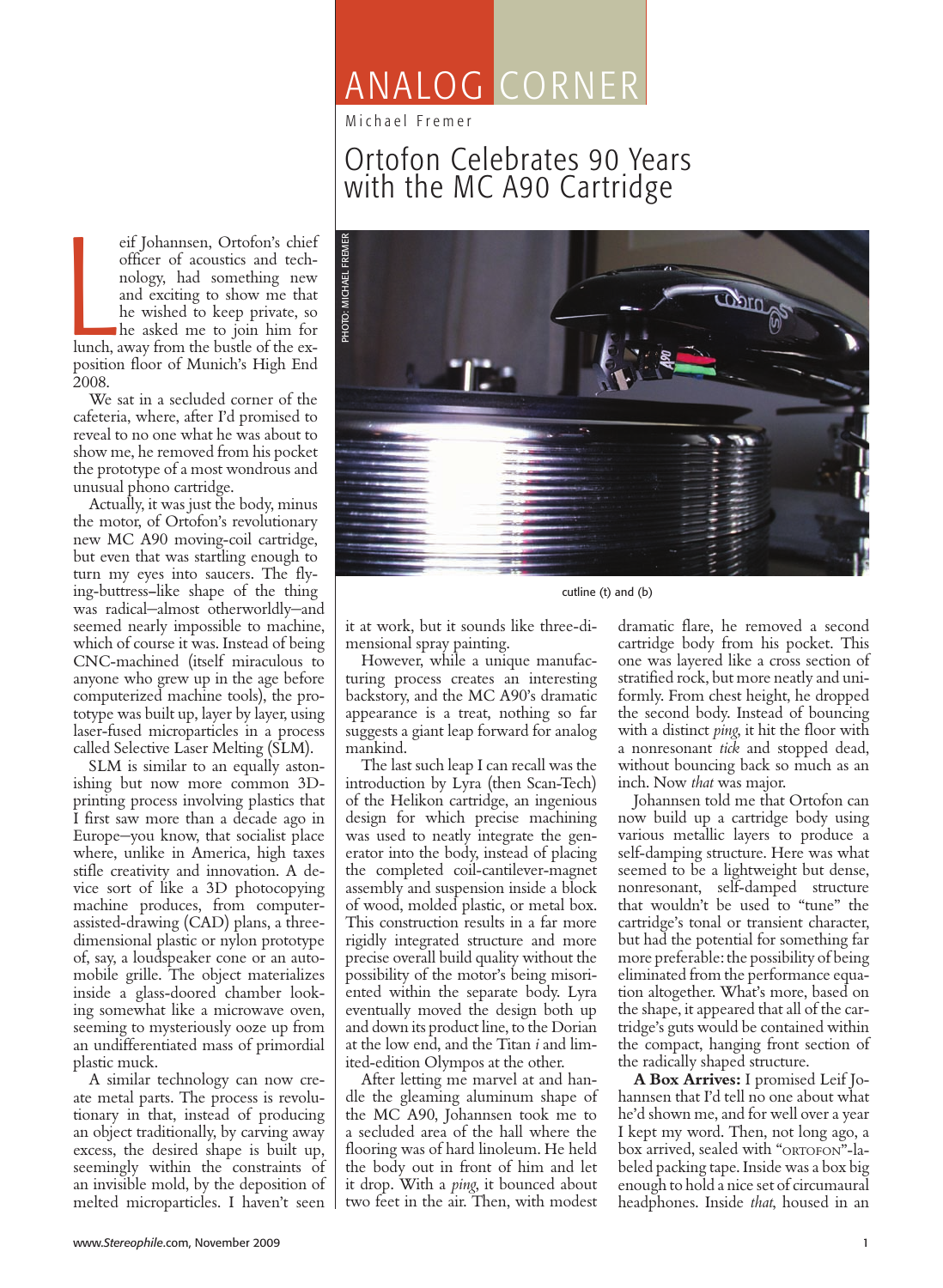#### **ANALOG CORNER**

appropriately sturdy structure, was the finished product: an MC A90 cartridge, one of only 400 to be manufactured for sale worldwide. The price hadn't been announced by press time, but I imagine it will be somewhere between \$5000 and \$6000.

The MC A90's elegant shape seems unchanged from what I'd seen in Munich, but the surface polish has improved. Each body is individually worked over and precisely finished by a skilled technician, but because of the new manufacturing process, Ortofon says each MC A90 will exhibit "individual textures" and therefore be unique, though in what ways I can't say—I've seen only one sample.

That sample has a satin-smooth finish of understated gray. Because the construction presents an organic, simplified whole, the MC A90 will transfix lovers of machines as objects of desire in ways that no cartridge motor affixed to an open box of metal, wood, plastic, or stone ever could. If you ever see the impossibly sleek MC A90 close up, you'll know exactly what I mean.

A U-shaped opening at the lower

end of the angled front "buttress" tightly grips the closed box containing the unusually compact generator, which comprises the cantilever, coils, suspension, and magnet assembly. The cantilever is the generator's only visible moving part. The rest is in the hanging box, and believe me—if you get an MC A90, you'll be staring at that box a lot. It's just the *coolest*-looking image of a stylus coursing through the grooves like a hand gripping the box to guide the cantilever and stylus through the groove.

The coil wires exit the generator box at the top and, hidden under an insert of silicone rubber, travel along the bottom of the tonearm mounting bridge to the front of the terminal block, where they can be seen entering the backs of the pins. There's hardly a coil wire in sight. The connector pin block, neatly recessed into the rear-facing panel, completes the stunning design. Never mind how it sounds—I just wanted to *look* at the MC A90.

**Inside the Box Is Not Outside the Box:** Based on Ortofon's ultraneutral MC Windfeld cartridge, which I re-

viewed in May 2008, the MC A90's generator system is more a refinement of an existing design than the kind of leap represented by the body. Like the Windfeld's, it includes the Field Stabilizing Element (FSE), a small cylinder of silver-plated copper inside the magnetic system that's said to assure a stable magnetic field regardless of movements of the armature. This, Ortofon claims, reduces to an absolute minimum dynamic and intermodulation distortion. Also aboard, and adding yet another initialism to the design, is Ortofon's patented Wide Range Damping (WRD) system, a platinum disc sandwiched by two rubber dampers of differing compliances. The claimed benefits of WRD, which was introduced in 1979 in the MC 20 Mk.II, include exceptional tracking and perfect damping across and beyond the audioband. That, according to Ortofon, helps account for the MC A90's production of "the most linear frequency response and the highest upper-frequency limit *ever* [while at the same time tracking] a fantastic 100µm at a vertical tracking force of 2.3 grams."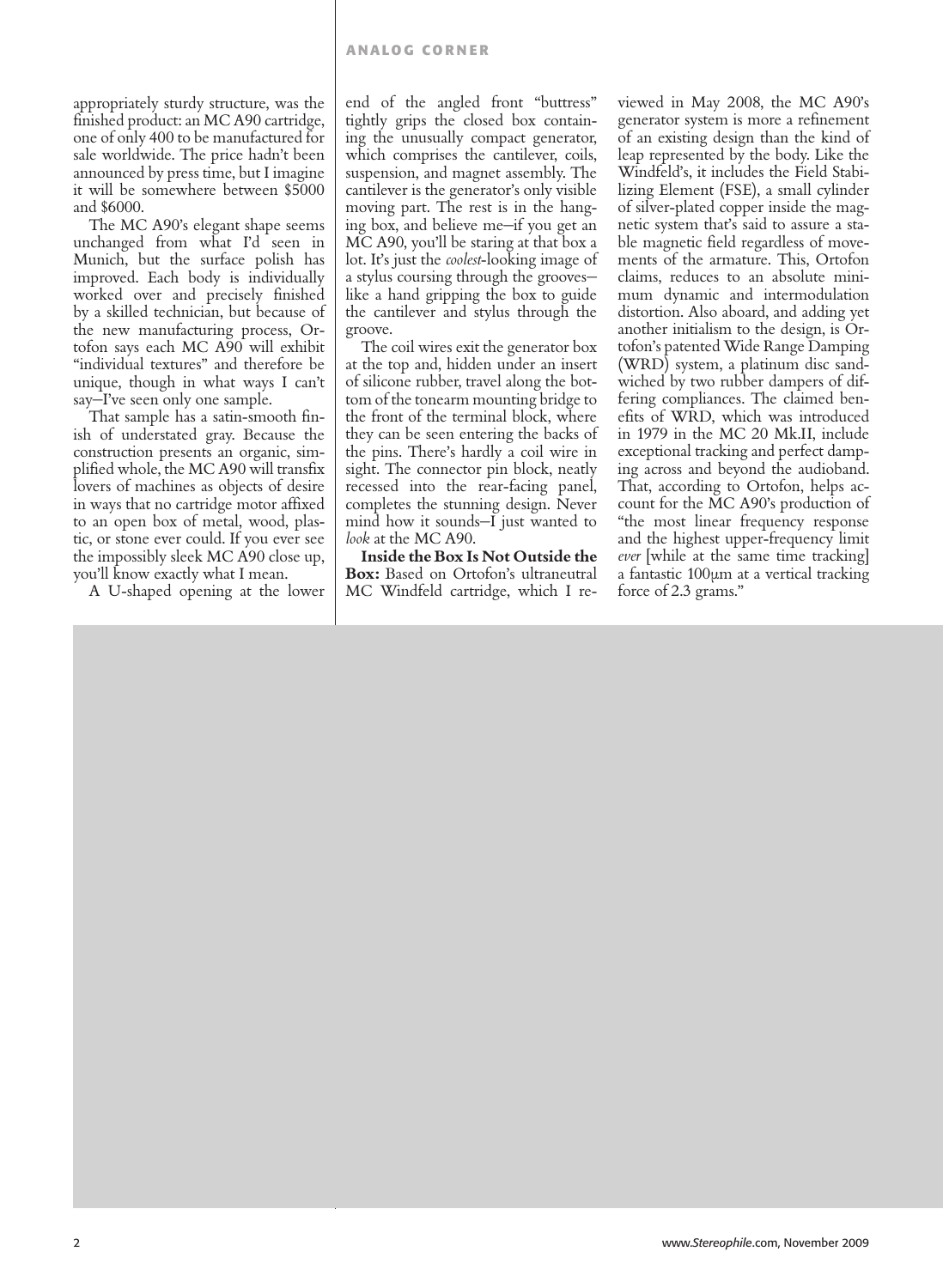Ortofon is hardly shy about the MC A90's Replicant 100 extra-polished diamond stylus, also used in the MC Windfeld. The Replicant 100 is thin and light, with an extraordinarily large contact surface; Ortofon claims that its tracing accuracy is "unparalleled by any other needle in existence."

Like the MC Windfeld, the MC A90 sports a boron cantilever driving coils of gold-plated, 6Ns, oxygen-free copper. These coils have low moving mass and high rigidity, and a special armature that's claimed to help achieve extreme precision in each coil turn, and to produce better channel separation, lower distortion, and closer-toleranced channel balance.

A low internal impedance of 4 ohms and a medium output of 0.3mV means the MC A90 should match well with both step-up transformers and active electronics. Of medium compliance and weighing 8gms, the MC A90 should perform optimally in a wide range of tonearms. Other specs from Ortofon include channel separations of >28dB at 1kHz and >22dB at 15kHz, and a frequency response of 20Hz–

20kHz, ±1dB. The recommended load impedance is >10 ohms.

Setup was straightforward, the exposed cantilever making it easy to set overhang and zenith angle. Make sure to set the azimuth electronically, if your tonearm permits it, and set the stylus rake angle (SRA) to precisely 90° (you can easily see the shank's SRA with a 4x jeweler's loupe). The shape of the Replicant 100 stylus then puts the contact area at the recommended vertical tracking angle (VTA) of 23°.

**A Genuine Sonic Breakthrough:**  From the above description, it would be easy to assume that the MC A90 is an MC Windfeld in a sexier body, and other than a few minor modifications, that would be correct. Considering that the Windfeld was probably the most tonally neutral cartridge I've heard—a view on which audio reviewers seem unanimous—that's a pretty good starting point. However, it's thanks to that sexy body that the MC A90's sonic performance is not in the same time zone as the MC Windfeld's, good as that cartridge is.

The impulse created by a stylus hit-

ting an LP can tell you a great deal about a cartridge's sonic character—assuming the impulse doesn't excite the turntable, which would add another variable. (Think of great speaker drivers in a decent MDF cabinet *vs* the same drivers in an absolutely nonresonant one.) A soft, fat, ill-defined *pop* usually means midbass warmth and low-frequency slop. A hollow *pop* is often followed by a metallic aftertaste. A thin *pop* can indicate a lack of deep bass.

Cartridges that produce sloppy impulses usually sound diffuse and lack soundstage clarity, though they can sound pleasant and "luxurious." In my experience, the tighter the *pop*'s focus and the cleaner its decay, the faster the cartridge will respond, the better it will image, and the flatter its tonal balance will be.

The first thing I heard from the MC A90 was the impulse: It was cleaner, faster, and better focused than any I can recall, and it evaporated more cleanly as well. It reminded me of a perfect Olympic high dive: the diver hits the water but seems to barely break the surface, producing neither splash nor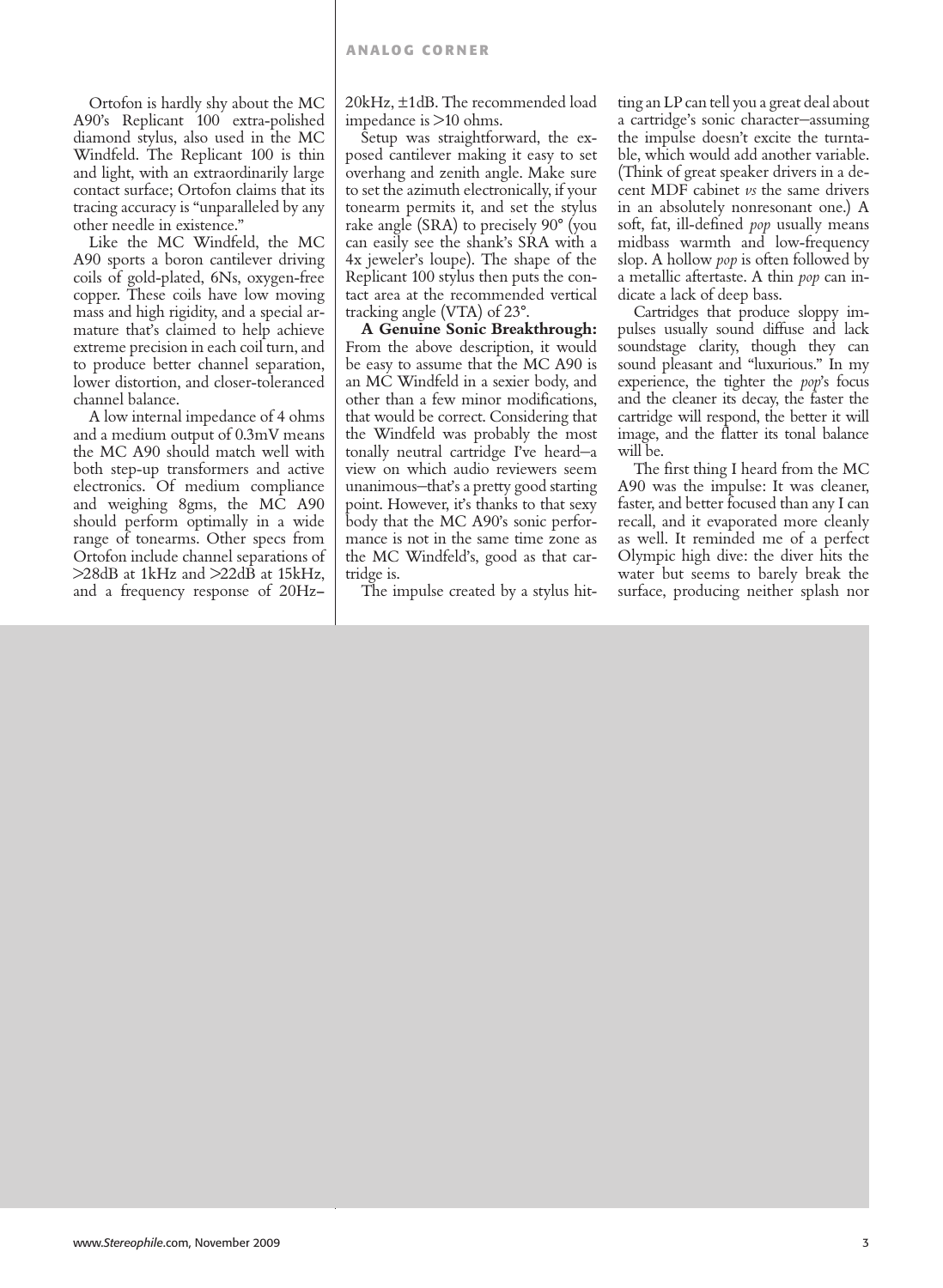sound. You almost wonder if you actually saw a dive at all.

If the MC Windfeld sounded tonally neutral but somewhat congested and polite, the MC A90 maintained the Windfeld's tonal neutrality while adding unsurpassed rhythmic swagger, dynamic exuberance, transparency, and three-dimensionality unmatched by any other cartridge I've heard. Low-level dynamic gradations were revelatory, while the big ones were unrestrained and positively energetic. The MC A90's attack was faster, cleaner, more precisely defined than that of any other cartridge I've heard,

and with no hint of brightness or unnatural edge. Its decay was equally clean and effervescent, fading quickly to inkyblack backdrops.

The MC Windfeld has excellent bottom-end extension, but its low-frequency resolution and transient clarity can't compare to the MC A90's deep, tight, clean, well-textured bass. Highfrequency transients were equally sensational: clean, fast, and precise. Like the Windfeld, the A90 at 2.3gm of vertical tracking force (VTF) can track and trace any groove you throw at it.

The MC A90's holographic imaging and soundstaging were superior to the MC Windfeld's slightly clogged presentation and the equal of any cartridge I've heard, and its ability to convey soundstage depth might have been actually better. In fact, it matched or beat the Lyra Titan *i* in carving out threedimensional space—a first in my experience. The MC A90's transient performance was ultrafast, clean, and precise, and its resolution of microdynamics was absolutely astonishing.

### **C ontacts**

**Ortofon A/S**, Stavangervej 9, DK-4900 Nakskov, Denmark. Tel: (45) 54-91-19-15. Fax: (45) 54-91-19-11. US: Ortofon Inc., 500 Executive Boulevard, Suite 102, Ossining, NY 10562. Tel: (914) 762-8646. Web: www.ortofon.com.

**The Soundsmith**, 8 John Walsh Blvd., Suite 417, Peekskill, NY 10566. Tel: (800) 942-8009, (914) 739-2885. Fax: (914) 739-5204. Web: www.sound-smith.com.



cutline (t) and (b)

There's not room in this column for long-winded musical examples. Let's just say there were revelations with every record I played, though I sure wish the Ypsilon VPS-100 phono stage and MC10 step-up transformer I reviewed in August were still in the system. (The Ypsilons went back as the MC A90 arrived.) The Manley Steelhead is great, but neither it nor the equally fine Einstein Turntable's Choice is the Ypsilon. I can only imagine what the combo of Ypsilon and MC A90 might have produced.

**Not Without Controversy!**  Though sounding cleaner and tighter than any cartridge I've heard, as well as more extended, transparent, and dynamic, and with tighter, deeper bass and faster reaction time, the Ortofon MC A90 will not be everyone's choice. It's very literal.

People say of vinyl playback, "How can a stone coursing through a plastic groove produce such lush, musical sound?" Well there's nothing lush about the MC A90's sound. It's not warm, it doesn't produce any "bloom" that's not already there in the groove, it doesn't offer shimmer on top or lie around luxuriating on the bottom. It hits the notes and gets out of the way. Koetsu-warm it's not.

Not everyone will like such honesty. "Where's the shimmer? Where's the air?" some will cry. Well, if the MC A90 doesn't deliver it, it probably isn't on the record. If you want shimmer and air, add it with appropriate electronics. I'm convinced that the Ortofon MC A90 sets a high new standard for honestly retrieving what's in the groove without adding any own spin of its own, and I ain't budging. Whether or not you want to play, this cartridge is a genuine game changer.

All I can say is, "Wow!"

#### **The Soundsmith The Voice moving-iron phono cartridge**

I think it was W.C. Fields who said, of vaudeville, "Never follow a dog or kid act if you can help it." In audio, never follow a review of a groundbreaking product like the Ortofon MC A90, but sometimes it can't be helped.

Having successfully reverse-engineered the wellregarded Bang & Olufsen moving-iron cartridge a few years ago—a feat B&O said was impossible—and then supplying B&O itself with

sufficient plug-in cartridges to meet the continued demand, Peter Ledermann, founder and CEO of The Soundsmith, designed a universal cartridge mount and began marketing his moving-iron cartridge to all.

Ledermann's variations on the B&O theme have produced five basic plug-in cartridge models using an acrylic mount, each available in medium- and highcompliance versions. I reviewed the SMMC1—Ledermann let me partially build the review sample myself—for the April 2008 *Stereophile* (see www.stereophile.com/phonocartridges/408sound). Since then, the SMMC1's price has risen \$100, to a more realistic \$699.

The top of the Soundsmith line, The Voice—each cartridge is personally hand-built by Ledermann—can be had in a mount of acrylic (\$1599.95) or ebony (\$2199.95), the latter being a "spec selected" unit. There's also a B&O turntable version of The Voice *and* in dualcoil mono acrylic or ebony and in your choice or medium or high compliance. While I'm pro-choice, I'm not sure that offering *this* many choices is smart marketing. Offering so many options can be confusing and lead to purchase paralysis, which sometimes moves people to seek easier choices elsewhere.

All Soundsmith cartridges use the same basic moving-iron structure described in my review of the SMMC1, with The Voice using a lower-mass version for faster response. Like the SMMC1, the ebony version of The Voice has a nude "Optimized Contour" line-contact stylus with a tip mass of 0.3mg fitted to a ruby cantilever. Each Voice's stylus is hand-selected for low noise (though how that's determined I don't know).